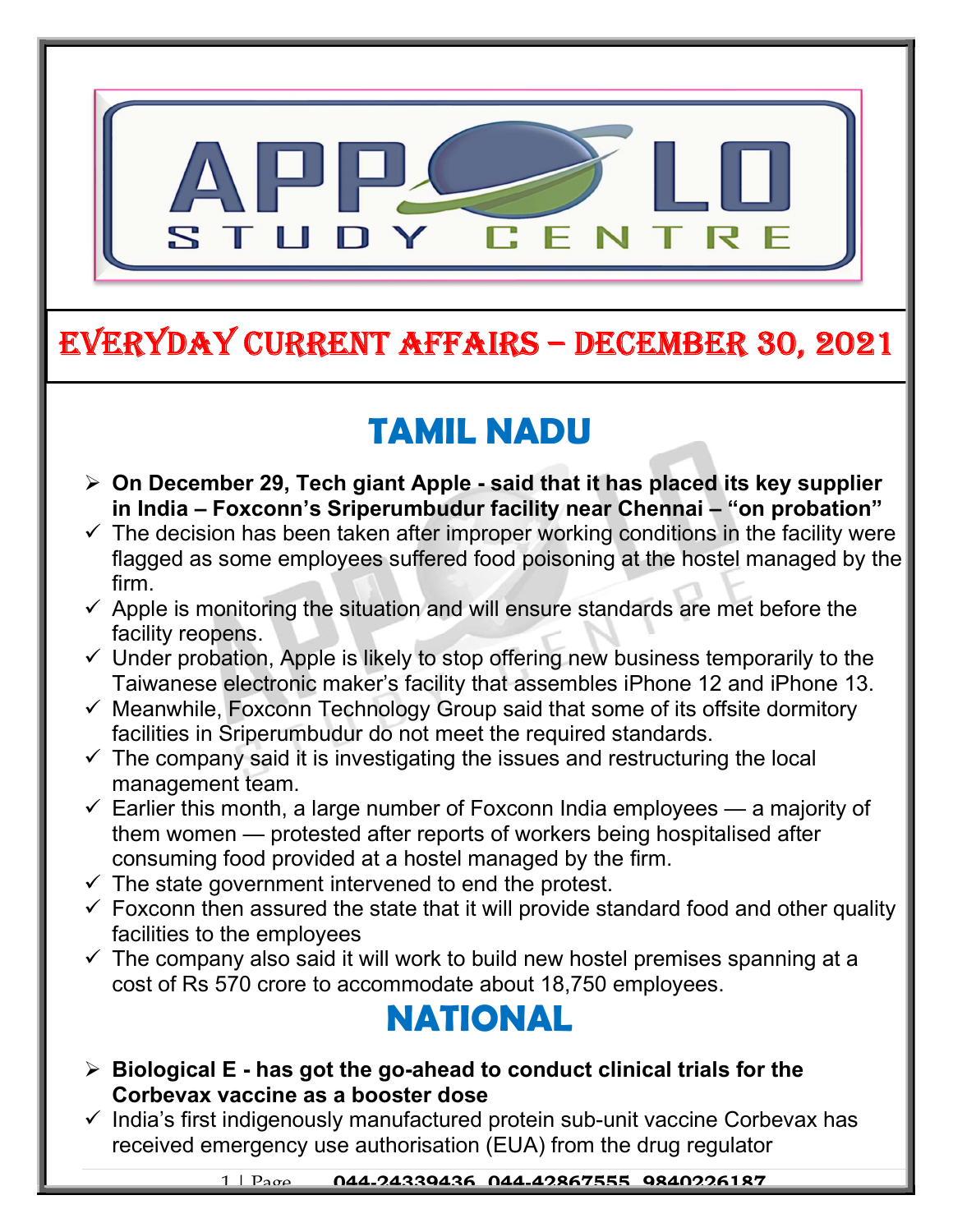- $\checkmark$  India plans to start administering precaution doses to frontline workers and senior citizens with comorbidities from January 10.
- $\checkmark$  The Subject Expert Committee is learnt to have recommended grant of permission to conduct the Phase-III trials for Corbevax as a booster subject to certain conditions
- $\checkmark$  Having completed two Phase-III clinical trials with over 3,000 subjects aged between 18 and 80 at 33 sites across India, Corbevax was found to be safe, well tolerated and immunogenic, as per Biological E.

## INTERNATIONAL

- $\triangleright$  On December 29, Pakistan announced that it has set up a first-ever body of Hindu leaders to take care of the minority community's temples in the Muslim-majority country.
- $\checkmark$  The ministry of religious affairs constituted the Pakistan Hindu Mandir Management Committee on the pattern of the already working Pakistan Sikh Gurdwara Management Committee.
- $\checkmark$  The inaugural meeting of the committee was chaired by minister for religious affairs Pir Noor-ul-Haq Qadri.
- $\checkmark$  Evacuee Trust Property Board (ETPB) chairman Asif Hashmi briefed the meeting on the matters.
- $\checkmark$  The ETPB is a statutory board that manages religious properties and shrines of Hindus and Sikhs who had migrated to India following the partition.

### RANKINGS

 $\triangleright$  IIT-Madras - has bagged the top rank in the latest Atal Ranking of Institutions on Innovation Achievements (ARIIA) in the category of centrallyfunded technical institutions.



 $\checkmark$  IIT-Mumbai and IIT-Delhi secured second and third positions in the overall rankings